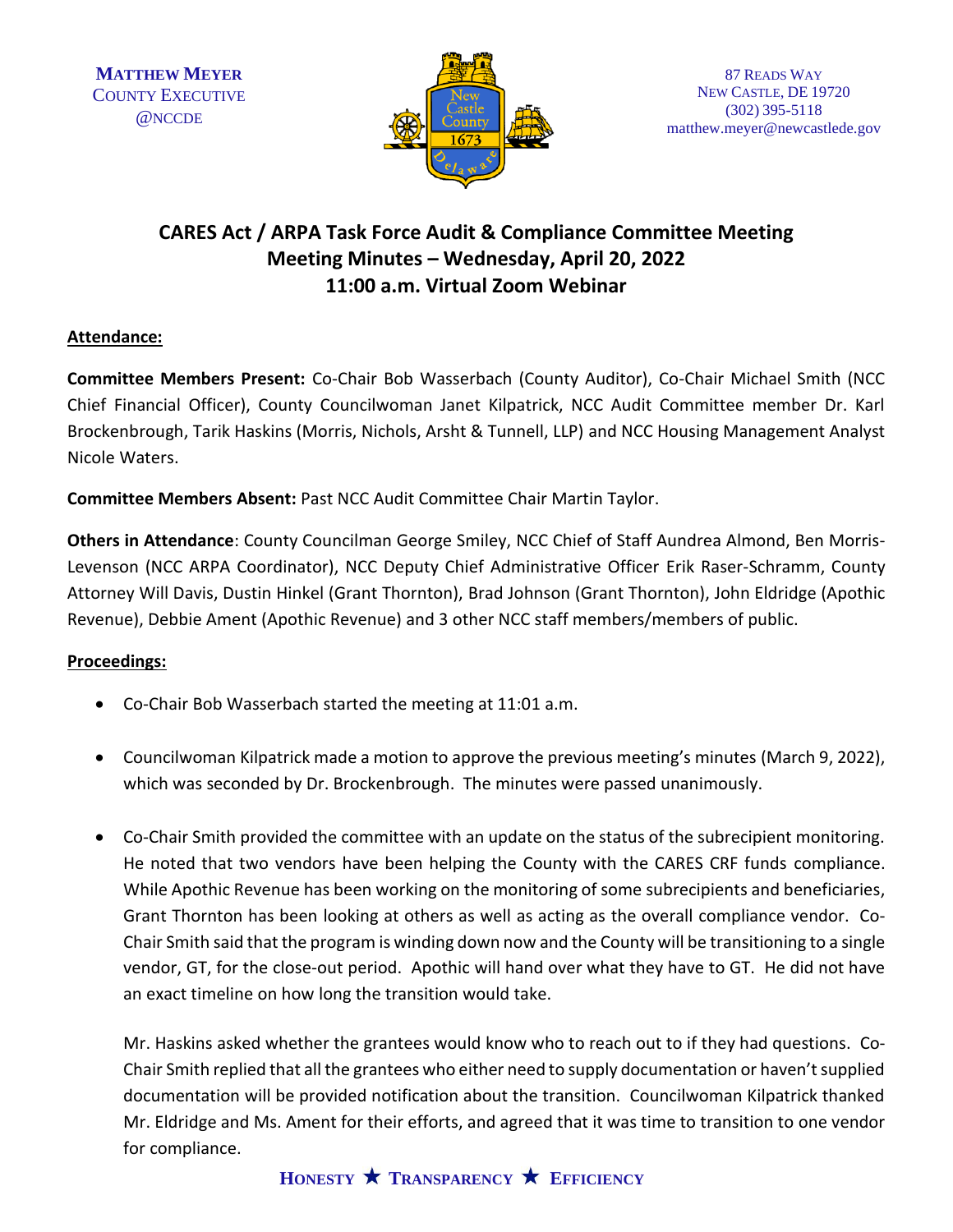Mr. Eldridge and Ms. Ament thanked the committee and proceeded to provide their update on subrecipient monitoring. Mr. Eldridge said that 69% of the total number of grants are now closed, compared to 59% last month. 99% of the grants are in closing with the biggest jump being in Distance Learning. In terms of dollar amounts, nearly \$12.7 million worth of grants have been closed while \$5.6 million are in review and \$127,800 will be returned to NCC.

- $\triangleright$  Innovation grants: Mr. Eldridge said that of the \$5.757 million, \$3.81 million in grants have been closed and \$1.947 million worth of grants are in review. In terms of number of grants, 13 of 26 total grants have been closed.
- $\triangleright$  Health Equity (HE) grants: Mr. Eldridge said that of the \$6.519 million, \$3.6 million in grants have been closed and \$2.92 million worth of grants are in review. For one of the organizations, lack of receipts is keeping Apothic from closing the grant. In terms of number of grants, 24 of 54 total grants have been closed
- $\triangleright$  Food grants: Most of the grants are closed with about \$35,000 in grants left to review. 31 of 34 grants have been closed.
- ➢ Winter Ready Restaurant (WRR) grants: Not much has changed since last month. \$420,000 of \$476,000 of the grants given have been closed. 91 of 101 grants have been closed. Apothic is still trying to reach out to those that have not responded. Currently there is about \$10,000 for which no response has been received while another \$2,500 has issues.
- ➢ Distance Learning grants: About \$3.6 million of \$4.5 million has been closed with \$724,000 or 21 grants in review. 89 of the total 110 grants have been closed. All the grants in review are from the same school district which did not provide data by individual schools.

There were no further questions for Apothic.

- Co-Chair Wasserbach invited Grant Thornton (GT) to provide an update on the work being done by GT. Mr. Hinkel shared a slide presentation on GT's work on CRF Funds.
	- $\triangleright$  FEMA Mr. Hinkel said that GT is continuing to work on moving the CRF projects identified for FEMA funding through the queue. He said that the \$6.9 million COVID 19 Testing Distribution round 1 project is close to being obligated. GT also continues to flag projects proposed for ARPA funding as possible FEMA projects when eligible.
	- $\triangleright$  Internal Transactions Mr. Hinkel said that GT is continuing to resolve a few of the outstanding risk bulletins with the County. He noted that for 70% of the internal transactions, GT has found adequate supporting documentation and some of the internal transactions have been identified as FEMA eligible. Mr. Hinkel said the Hope Center makes up a bulk of the risk bulletins, and GT is working with the County's Offices of Law and Finance to provide support for the CRF eligibility rationale. -
	- $\triangleright$  Fire Companies and Municipalities Over 92% of Phase 1 municipal and fire company reimbursements have been completed and GT is continuing to complete the closeout process.

**HONESTY TRANSPARENCY EFFICIENCY**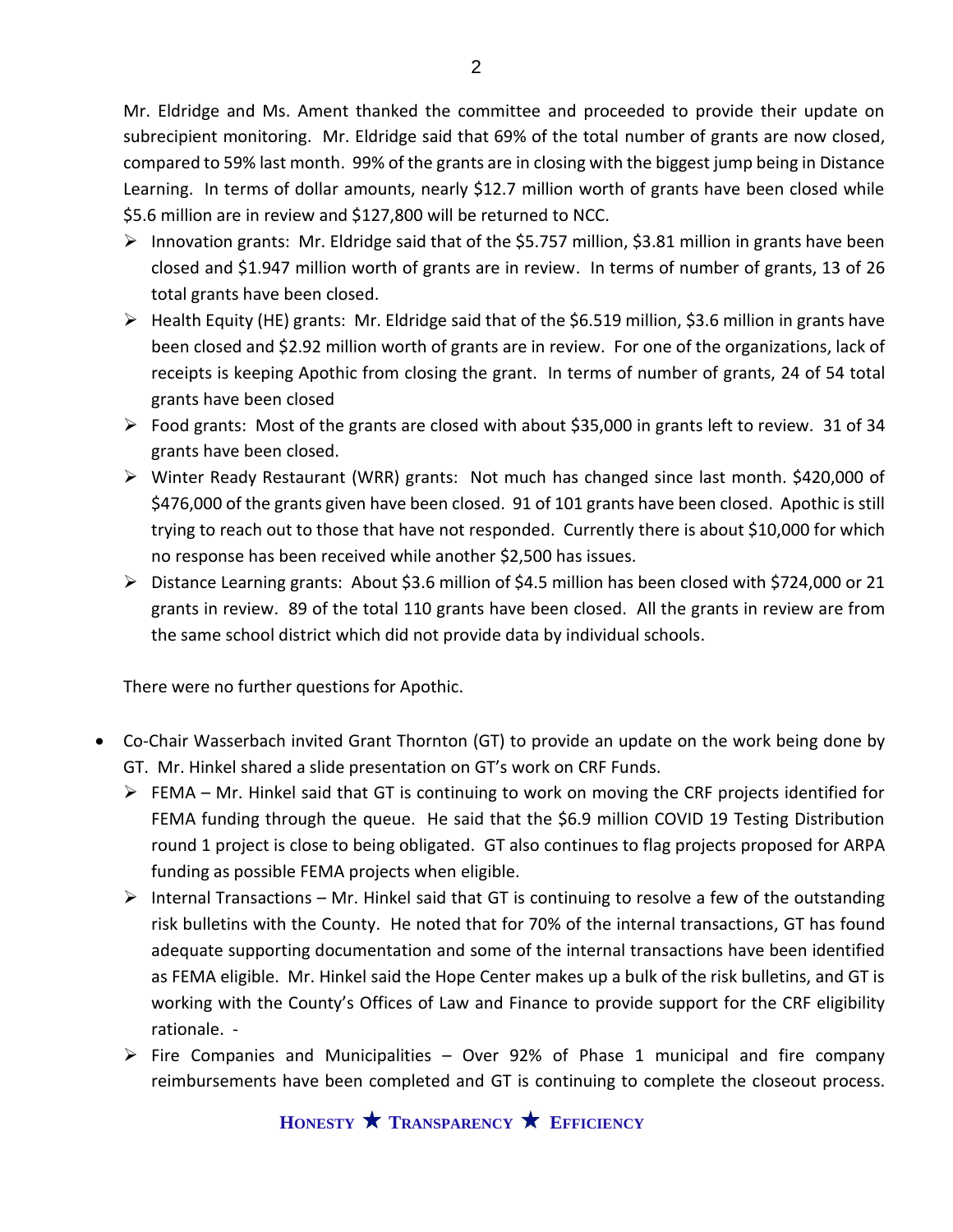There are 34 RFI's still outstanding and GT continues to touch base with those subrecipients to get more information. GT has divided the closeout process into two phases – Phase 1 is for projects that received funding in 2020 and 2021, while Phase 2 is for projects that received funding in 2022. This will enable GT to keep the two funding streams separate. Over 93% of Phase 2 fire company reimbursements have been completed with 9 Requests For Information (RFIs) having been sent.

Mr. Hinkel provided a quick update on the remaining CRF workstreams. He said that GT is finalizing its review and report on the County's use of paid administrative leave and the Donors Choose programs. For the State transfers, GT has finished the desk reviews for the programs. GT is now reconciling the County's disbursements to the State agencies' financial reports on the use of the funding. This will show how much the County gave to the State for each program and how much the how much the State used for each program. GT also met with DETV to get clarification on some invoicing and programmatic reporting. Mr. Hinkel ended his update by saying that he was looking forward to working closely with Apothic Revenue on the transition. He said that GT would be careful to not duplicate Apothic's work and not reach out unnecessarily to subrecipients.

Co-Chair Smith added that GT's risk bulletins on internal transactions were an attempt to memorialize information and did not necessarily reflect ineligibility. The risk bulletins were requests for providing sufficient documentation or to provide the County's interpretation of the CRF guidance while administering the CRF funds. To provide some perspective, Co-Chair Smith also noted that the risk bulletins amounted to just under \$1 million and included some double counting which wase being resolved. He said that the \$409,000 of Hope Center contractual services in the risk bulletins were relatively small amounts when compared with the total \$24 million of contractual services. Mr. Hinkel added that risk bulletins are a sign of a robust internal controls program.

Dr. Brockenbrough noted that one of the GT slides had a leadership review and a manager review. He asked what the purpose was of having those reviews, whether the reviews were tied to risk. Mr. Hinkel replied that these reviews are a part of GT's internal quality assurance process for their testers and grant managers to make sure that the results reported were clear and compliant.

Dr. Brockenbrough also asked about the documentation received and approval process in cases where the grant proposals undergo changes. Co-Chair Smith began by noting that the County has been taking monitoring seriously. Even though some of the grant recipients are beneficiaries and not subrecipients, they are still monitored. In case of changes to proposals, the grantee would have to notify the County of such changes in writing. While giving its approval, the County would scrutinize the changes to make sure that the recipient continues to meet the County's pandemic

**HONESTY TRANSPARENCY EFFICIENCY**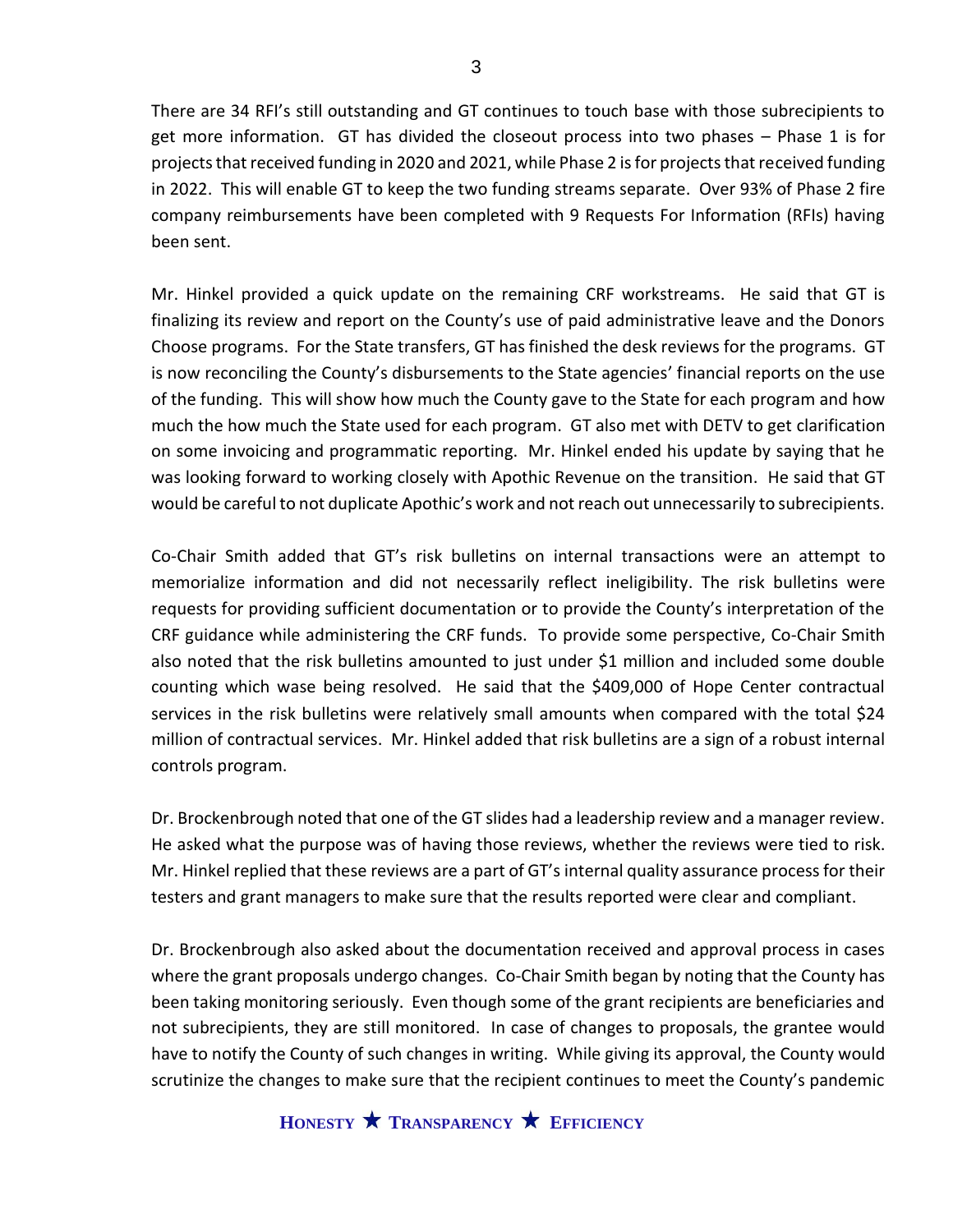related objectives and would then monitor the recipient. Beneficiaries are subject to lesser monitoring. Dr. Brockenbrough then inquired whether the County had any sub-subrecipients. Mr. Hinkel replied that they have not come across any in the case of municipalities and fire companies. There were some instances with State transfers, where GT is looking at the internal controls, procurement processes and justification and disbursement processes for those State agencies.

Mr. Johnson provided an update on ARPA. He began by noting the ARPA program requirements are more stringent than CRF and are more deliberate with the spending requirements. Then Mr. Johnson went through in detail the review process undertaken by GT for ARPA project requests. When a request comes into the ARPA portal, GT creates an eligibility determination and evaluation memo that they execute to the County. The memo looks at the U.S. Treasury Final Rule for eligibility of the project and aligns it with a spending category along with identifying the reporting requirements for that particular spending category. GT then evaluates whether the organization is a beneficiary, subrecipient or contractor to follow the Uniform Guidance (2 CFR200). The type of relationship determines the agreement type, kind of monitoring, etc. that the County needs to perform. If it's determined that the recipient is a subrecipient, GT goes through a subrecipient questionnaire that helps GT gather information like organizational structure and types of policies and procedures of the organization. This along with the ARPA Pre-Award Risk Assessment Form helps GT determine the level of risk the organization poses. Identifying risk level determines the level of scrutiny and monitoring that the County needs to perform on the organization. Mr. Johnson pointed out that while CRF programs were mostly reimbursements, ARPA programs are funding programs and organizations have to meet certain criteria to get their funding.

Councilwoman Kilpatrick asked whether the first quarter was the first review that GT would have with the subrecipients. Mr. Johnson replied that each entity's monitoring was unique and would depend on their risk level. He said that for high risk organizations, GT would probably be meeting with them every two weeks.

Mr. Johnson then provided a quick update on the current status of ARPA projects. 25 projects have been brought to GT of which 18 have been determined to be eligible. 5 projects are currently under GT evaluation, which in the case of contractors means that GT is ensuring that the County's procurement policies were followed. Mr. Johnson showed that each of the projects are individually tracked by amount, GT next steps and NCC next steps.

• Co-Chair Wasserbach discussed the FY2021 Single Audit. He said that work on the Single Audit had begun. He explained that the external auditors, CliftonLarsonAllen (CLA,) were looking at 4 buckets